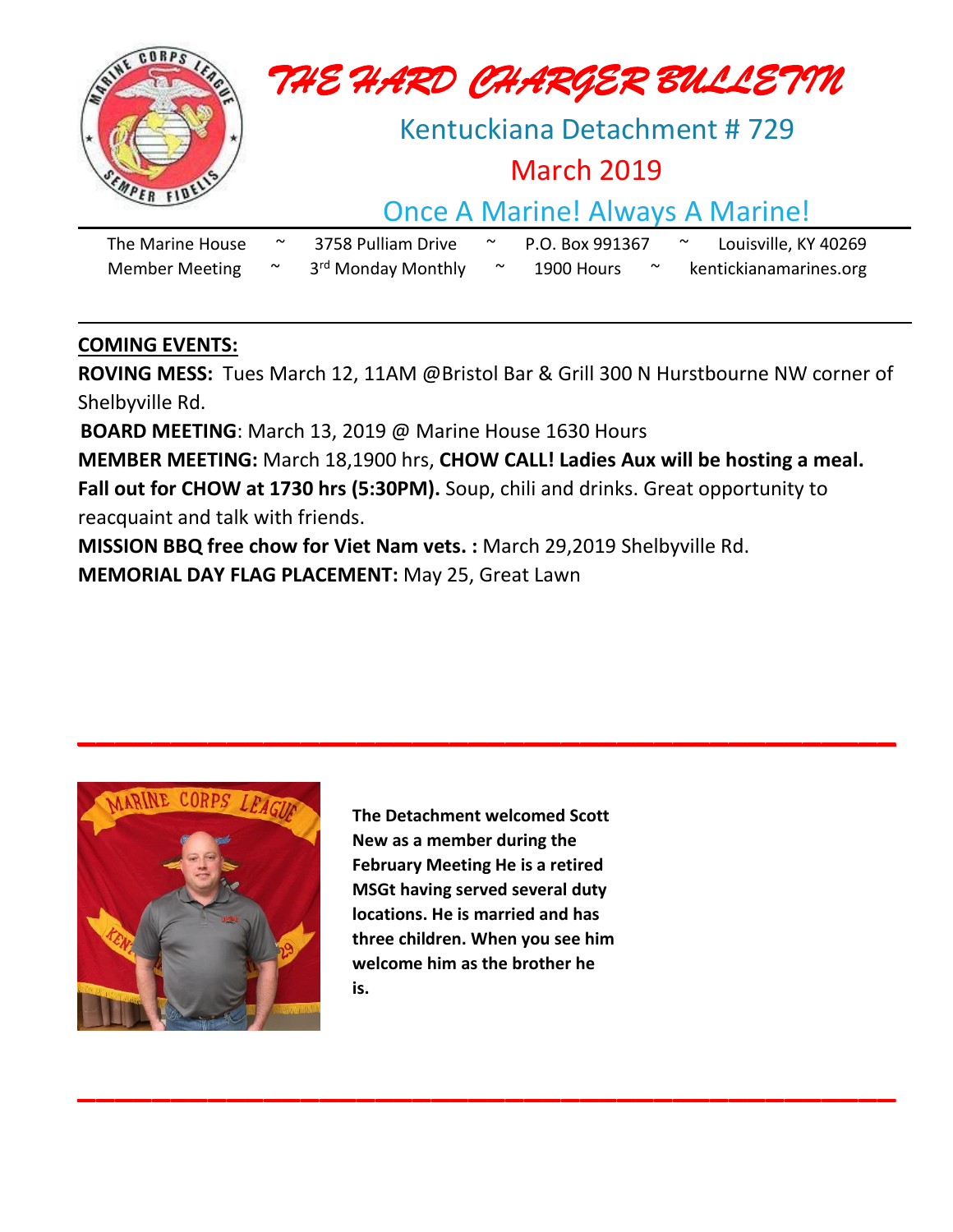# **Happy Birthday to March Members**



| Apple     | Charles | 3  |
|-----------|---------|----|
| Bertrand  | Earl    | 3  |
| Nowak     | William | 6  |
| Ratterman | Emmett  | 6  |
| Glass     | Anthony | 10 |
| Rose      | Leo     | 12 |
| Horne     | Andrew  | 15 |
| Maloney   | Michael | 16 |
|           |         |    |

| Shaughnessy | .John   | 17 |
|-------------|---------|----|
| Rosenthal   | Bernard | 18 |
| Cross       | Robert  | 20 |
| Mattingly   | W.      | 20 |
| Ennis       | Jerome  | 20 |
| Sparks      | James   | 22 |
| Hutto, Jr.  | Joe     | 25 |
| Loudermilk  | John    | 25 |

| Stewart | Dennis       | 26 |
|---------|--------------|----|
| Oagley  | Н.           | 27 |
| Hankins | Steven       | 28 |
| Miller  | Charles      | 28 |
| Herrick | <b>Brian</b> | 29 |
| Schulz  | Thomas       | 30 |
| Rowan   | Kevin        | 31 |

**A** discussion at the February meeting centered on the recruitment of members. Membership is the future of the Detachment. Wearing Marine Corps apparel lets others know we are Marines and can lead to a friendly discussion. Another way is to promote our Facebook web site. Here is the link on the internet:<https://www.facebook.com/MarineCorpsLeagueDetchment729> . If you haven't checked it out give it a shot. Our web Sgt maintains it and it has all kinds of information you may find informative.

## **Rifle Raffle**

**Detachment!!! The rifle raffle is here!!! Volunteers are needed to GO OUT AND SELL. Contact Judge Adv. C.J. Wychulis for tickets or information. \$10 donation per ticket.**

**1 st Prize Savage Model 111 .270 Cal rifle w/ Vortex Diamondback tactical scope**

**2 nd Prize \$200 gift certificate**

**3 rd prize two hours range time**

**Drawing is 18 November at Marine House**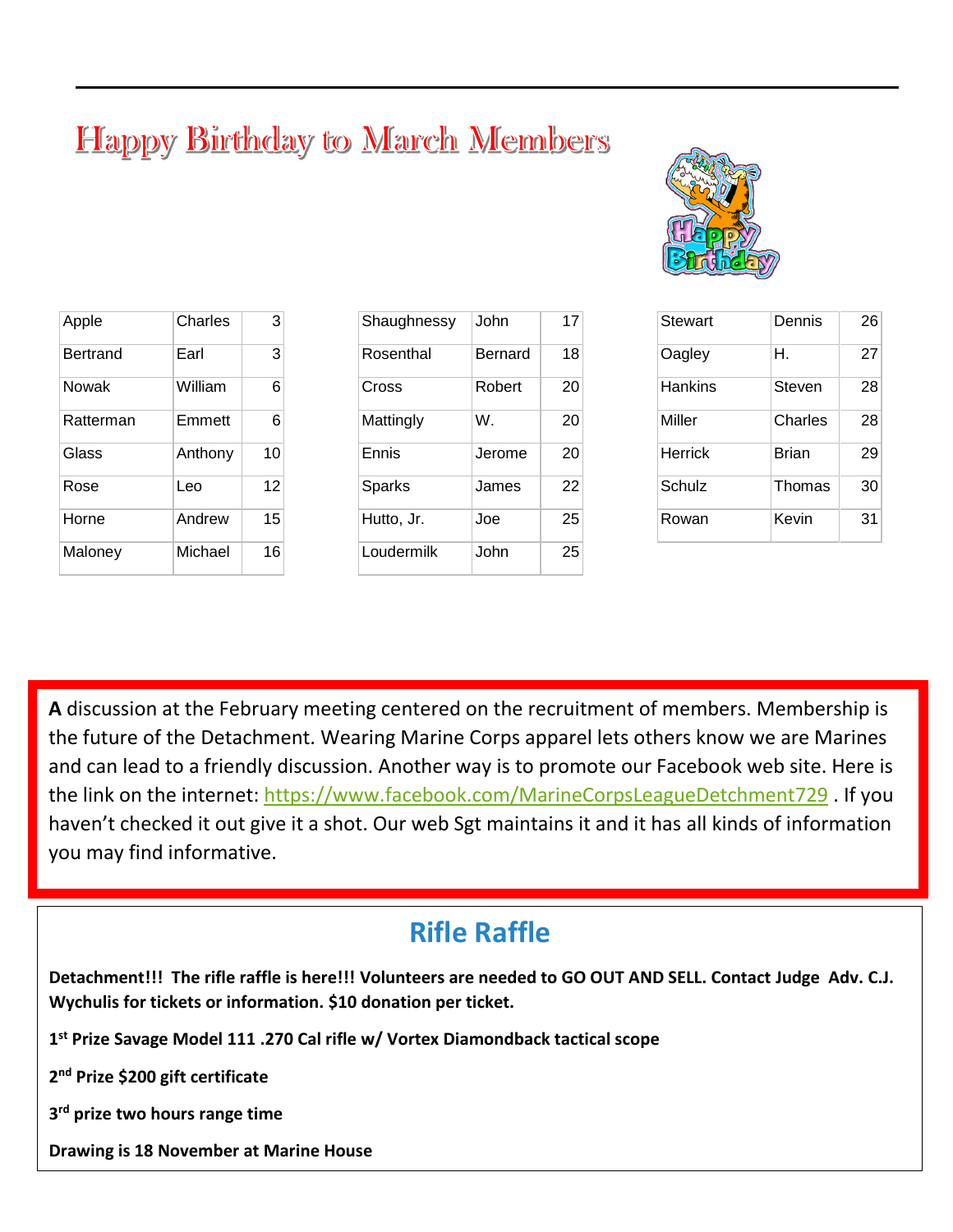#### **Minutes of the 18 February 2019 Detachment meeting**

#### **The minutes are abbreviated and a full copy is available upon request or on the Detachment web site.**

**1.**The meeting was opened at 7:00PM by Commandant McCandless. The Chaplain opened with a prayer and reported those in distress. He also noted **Norman Preston will be celebrating his 94th birthday**. He also requested prayers for those families whose members may be in distress.

**2.Charles Stallard President of the Louisville Chapter Montford Point** Marines presented a history of the African

American Marines and their contributions during WWII, Korea and Viet Nam.

**3. Master Sgt William4. "Scott" New USMC Ret.** was inducted into the Detachment. He served from 1996 to 2006.

**4. Commandant McCandless presented Pat Beam with his life membership** certificate, pin, Life Member card. He also purchased a cover.

**5.** Adj. Broussard discussed a donation to the KVOH and discussed the membership making a donation where possible in order for the Detachment to become a "Sponsor". Donations can be accepted until 1 May 2019.

**6.** A motion was made to approve Cletus Evans as nomination by the Detachment for consideration of Central Division Marine of the Year. Motion made, seconded and passed.

**7.Flag for Vets will have a Memorial Day Vigil** on the great Lawn on Saturday 25 May 2019. 15000 Grave Flags will be placed on the Great Lawn. There will be a Rifle Honor Detail and if interested contact Adj. Broussard.

**8. Mission BBQ** will be giving free sandwiches on 29 March 2019 to all Viet Nam Vets.

**9. Senior Vice Ric Borders** displayed the rifle to be raffled and tickets are available. The rifle will be raffled at the the November 2019 meeting. 1200 tickets are available, second prize is \$200 and third is time at a gun range. We will need volunteers to go out and sell. Contact Senior Vice Borders for tickets and information. **10.**

**Junior Vice Phil Hughes** opened up the nomination drive for members wishing to run for one of the four elected offices. Commandant McCandless recommended nominations by "slate". If you want to be a part of the leadership, please step up. We have an amazing group of officers that are to assist you.

**11. Judge Advocate C. J. Wychulis** briefed the membership on tightening up the uniform regulations, particularly the Red Cover, collar emblems and appropriate wear of the uniform. (refer to page 39 of the Semper Fi magazine)

**12. Paynmaster Ron Knight** presented financial information. If you desire info please contact a member of the board. **13. Building: Mary Broussard** -Rentals have slowed down but calls are received daily by renters seeking party dates.

Mary thanked members who installed new lighting and helped make minor upgrades and sprucing up the building during the down time in January.

**14. Bennevolence Committee: Dan Haddix** reported no emergency requests and that \$100 in the form of a gift card from the Rifle Honors Detail.

**15. Investment Committee: Bob Cross** announced that the market is up and has made up for a few weeks of a down turn.

**16. Conferences:** Bob Cross and Paymaster Ron Knight will be attending the Mid Winter Conference in Fredericksburg, VA in February. If any member wants uniform items from the national ships store, please contact Bob and he can pick up uniform items and avoid the outrageous shipping charges for ordering on line. Additionally, Adj. Broussard will be attending the Central Division Conference in Rock Island, IL in late March for the same class.

**18.** In preparation for sponsoring the Central Division Conference in 2020, a large contingent of our officers and members will be attending the quarterly meeting in London, KY to begin discussions on getting the rest of the Dept of Kentucky behind our efforts.

**19. New Business:** Otis Fox is commencing weekly pistol team. If you are interested contact Otis or any pistol team member.

**20.** The 50/50 drawing was won by Bob Cross who donated his win to the Benevolence fund.

Meeting adjourned at 20:25 hours.